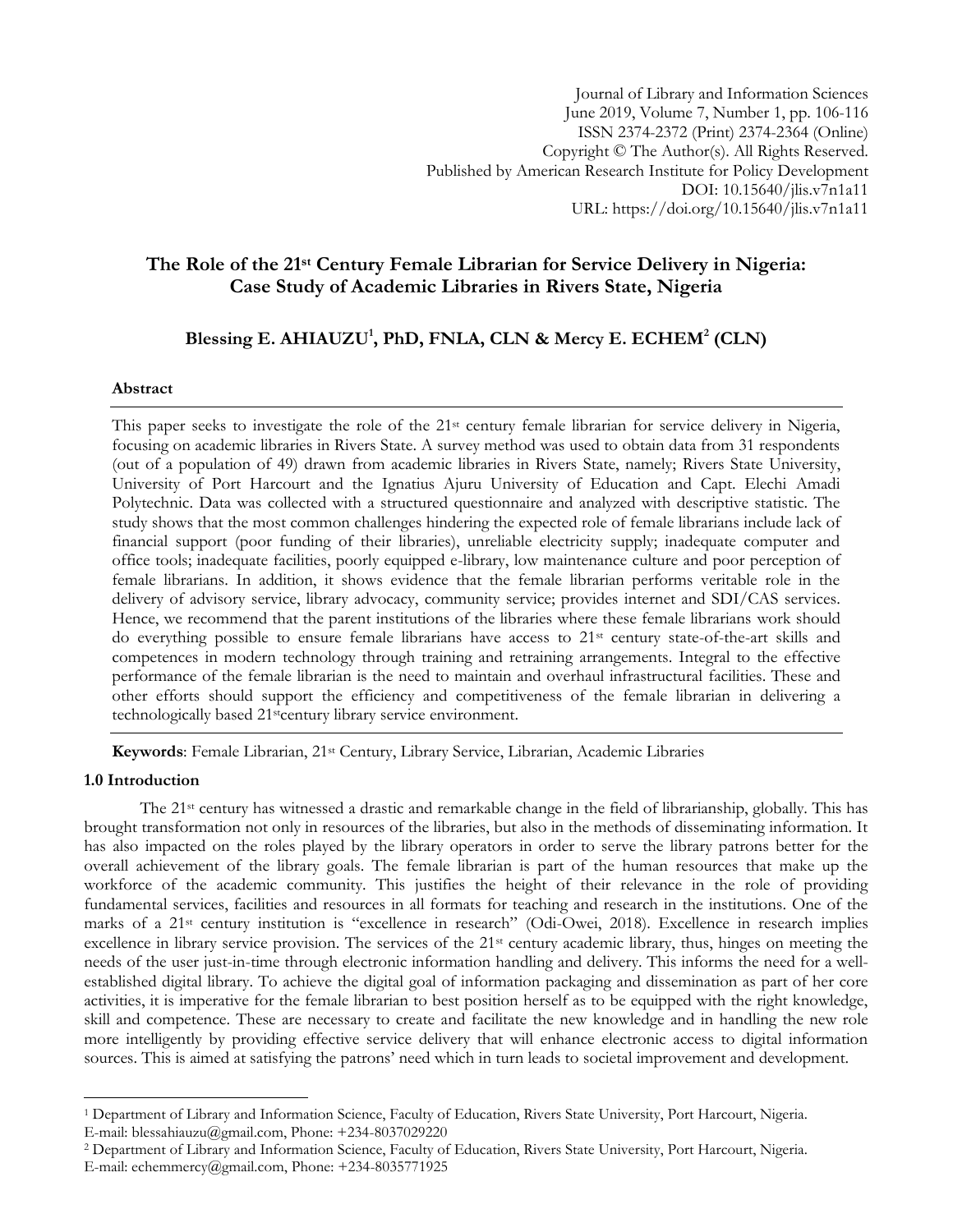#### Blessing E. AHIAUZU & Mercy E. ECHEM 107

Over the years, female librarians have gained recognition in their tremendous roles and contributions to nation building through the provision of access to all forms of relevant information to patrons in today's knowledge society. They carry out other active roles in the area of creating enabling environment for global information networking via the internet, image making of the library, online user education amongst others. This has made them gain significant relevance in most libraries all over.

The emergence, advancement and application of Information and Communication Technology (ICT) have initiated a change in the pattern of seeking, accessing information and its use by todays' patrons. This new dimension have placed a high demand on academic libraries and the female librarians who must measure up to expand on the nature of their services to accommodate the diverse and ever-changing information needs in the 21<sup>st</sup> century. Singh (2015) identified a number of useful services provided in academic libraries in the digital age to include; providing quality learning space, creating metadata, offering virtual reference services, teaching information literacy, choosing resources and managing resources licenses, collecting and digitizing archival materials and maintaining digital repositories. He further stated that academic libraries are no longer limited to printed services such as collection development, cataloguing and classification, circulation and reference services, Current Awareness Service (CAS), Selective Dissemination of Information (SDI), and bibliographic services.

In as much as female librarians play vital roles in ensuring that the society enjoys knowledge and informationbased hybrid libraries through the various services offered, they are not left with some setbacks. These challenges range from the issue of inadequate funding from within and outside the library, inadequate sponsorship on the part of parent institutions and government in some professional trainings that will enable them acquire the needed and relevant skills or knowledge to strengthen their services, unwillingness of some female librarians in engaging themselves in personal development programmes, lack of time and inadequate provision of technological facilities and infrastructures amongst others. The limitations highlighted above and many more are deterrent to the role of the 21st female librarian in enhancing the digital services to library users in the ever-changing environment.

However, in order to overcome the identified inhibitors that have characterized the 21<sup>st</sup> century female librarian, the researchers seek to determine the possible ways these challenges could be mitigated and their negative impacts reduced to a barest minimum, hence this study.

The scope of this study covers all the professional female librarians in all the tertiary institutions' libraries in Port Harcourt, Rivers State, Nigeria.

### **1.1 Statement of the Problem**

The changes brought about by technological advancement have totally altered and affected the mode of how female librarians carry out their professional library roles. New skills, techniques using the right technological facilities are required in order to achieve effective service delivery to the library users with changing information needs and disseminating same just-in-time to them. It has been observed that most female librarians are still struggling with these new skills in some institutional libraries in Nigeria and Rivers State in particular. The preparedness of the female librarian to embrace the change and the availability of the relevant technological gadgets or tools to fit into is a problem. The absence of these for the achievement of the 21st century demands creates worries**.** These varying factors pose great challenges to the effective handling of the 21st century information and service delivery to users by the female librarians. This is a need which this paper seeks to address, empirically.

#### **1.2 Objectives of the Study**

These include to:

- i. Ascertain the level of services available for the female librarian in delivering the 21stCentury role in academic libraries studied in Rivers State
- ii. determine the competences/skills that are needed and acquired by the female Librarian for the 21st century role in academic libraries in Rivers State
- iii.Determine the roles played by the 21st century female librarian for effective service delivery in academic libraries in Rivers State
- iv.Identify the challenges faced by the 21st century female librarian in academic Libraries in Rivers State
- v. Suggest ways to address the challenges identified to enhance the 21st century role of the female librarian in academic libraries in Rivers State.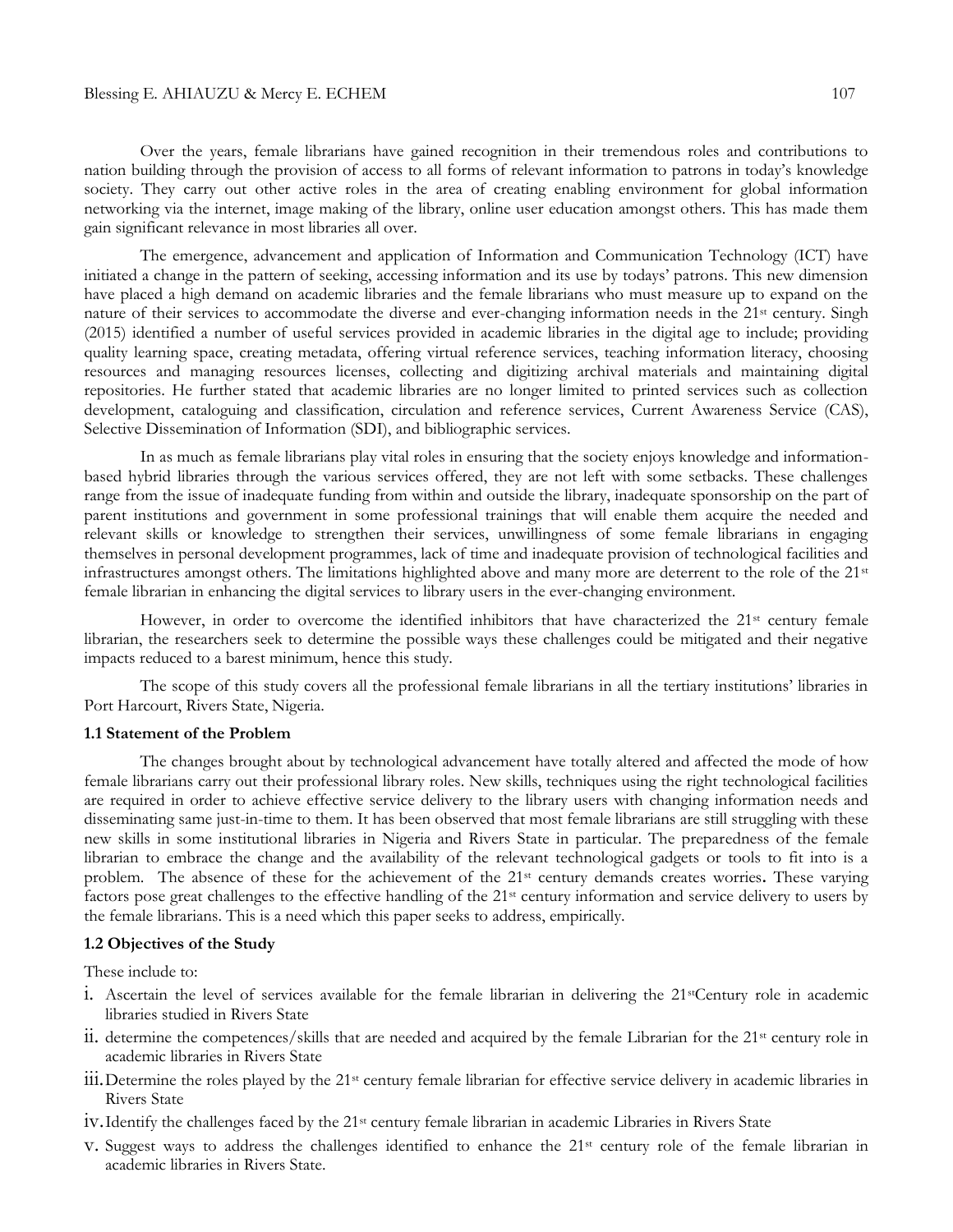### **1.3 Scope of the Study**

This study covers only professional female librarians in academic libraries of tertiary institutions within Port Harcourt, Rivers State, Nigeria.

#### **2.0 Conceptual Clarifications**

### **2.1 Who is a Female Librarian in the Digital Age?**

A 21st century female librarian is one with the ability to apply technological skill to deliver effective and efficient electronic information resources and services capable of satisfying the information needs of both existing, intending and potential library users in the dynamic information society through various trainings in the field of librarianship. A woman librarian according to Udofia and Agboke cited in Omolola and Oyewumi (2017) is a female professional who has acquired competency in applying theory and technology to the creation, selection, organization and utilization of collection in all formats.

Before the onslaught of technology on the operations of the library, the female librarians appeared to be dominating the profession. The reason for the dominance could be the service-oriented nature of the profession; as such professions were better performed by women. The traditional mode of service saw the librarians sitting behind the Circulation and Reference Desks waiting for users to come in to consult the materials or ask the librarians for assistance when in difficulty. Hence, the origin of the position of "Library Assistants" in the library's career structure. The advent of ICT in the library has enlarged the scope of the job, influenced, if not technically, altered the way the traditional library service is delivered in the 21st century.

## **2.2 The 21st Century Female Librarian: Skills and Competence Required for Effective Service Delivery**

The skills and competences acquired in handling library routine work in a new way to blend with this digital age of information explosion unarguably is what has positioned and given women librarians the credit of making meaningful impact in the profession not only in Nigeria but in the advanced world. According to Ifidon in Chidi-Kalu et al. (2018), building a success profile of the library and information science professional of the 21st century to suit the global market is essential to determine a framework for what capabilities, skill and behaviours are needed to nurture, encourage and consolidate for multiplication effects. One reason is that most women librarians still carries the same level of dexterity and patience she displayed in the traditional to the digital era in library service delivery. No wonder Burrington (1987) argues that women form the backbone of library and information services. In sustaining this however, it is necessary that continuous self-improvement and training and retraining be vigorously pursued by the female librarian to avoid being perceived as information and technologically obsolete in this era, but rather, as a role model in the ever- learning society. Her innovative role of openness, willingness, quest and passion to always learn new things helps in the ability to identifying a client's information problem and finding quick solution to their needs. A welcoming smile, neat appearance, dress code, etiquette and approachability attitude should be embedded in the skills for the 21st century service delivery.

The dynamic changes in the information world or society by the emergence of information technology has given way for knowledge expansion. To achieve the digital goal of information packaging and dissemination as part of core role of the female librarian, it becomes pertinent that her top priority should be to seek possible ways of acquiring new knowledge through various relevant trainings and developing new skills if she is to remain relevant in serving their patrons better in this information age. The findings of the study conducted by Sawyerr-George et al. (2017) revealed that training women librarians play an important role for effective service delivery in their different libraries, and that lack of finance hinders their training and education for effective services. The study of Sawyerr-George et al. (2018) reveal that for female librarians to achieve a feat in their role of ICT empowerment, it is necessary for them to be trained to be innovative and creative so that they can embrace new trends in librarianship with the use of ICT to satisfy their users. This implies having up-to-date knowledge of information resources, being proficient and conversant with the use and application of working tools and facilities within her reach, easy manipulation of IT gargets such as computers, and ability to effectively interact with library users and assist them with online education. Somvir (2010), identified the 21st century skills to include information literacy skills, media literacy skills, information and communication skills, critical thinking etc. associated with the librarian's profession. He further stated that by utilizing social competences such as empathy, persuasion, leadership and cooperation, a librarian can provide better service to the society. In line with this, Idiegbeyan-OseandIlo (2013) emphasized that the modern librarian must know how to use the new sources of information skilfully.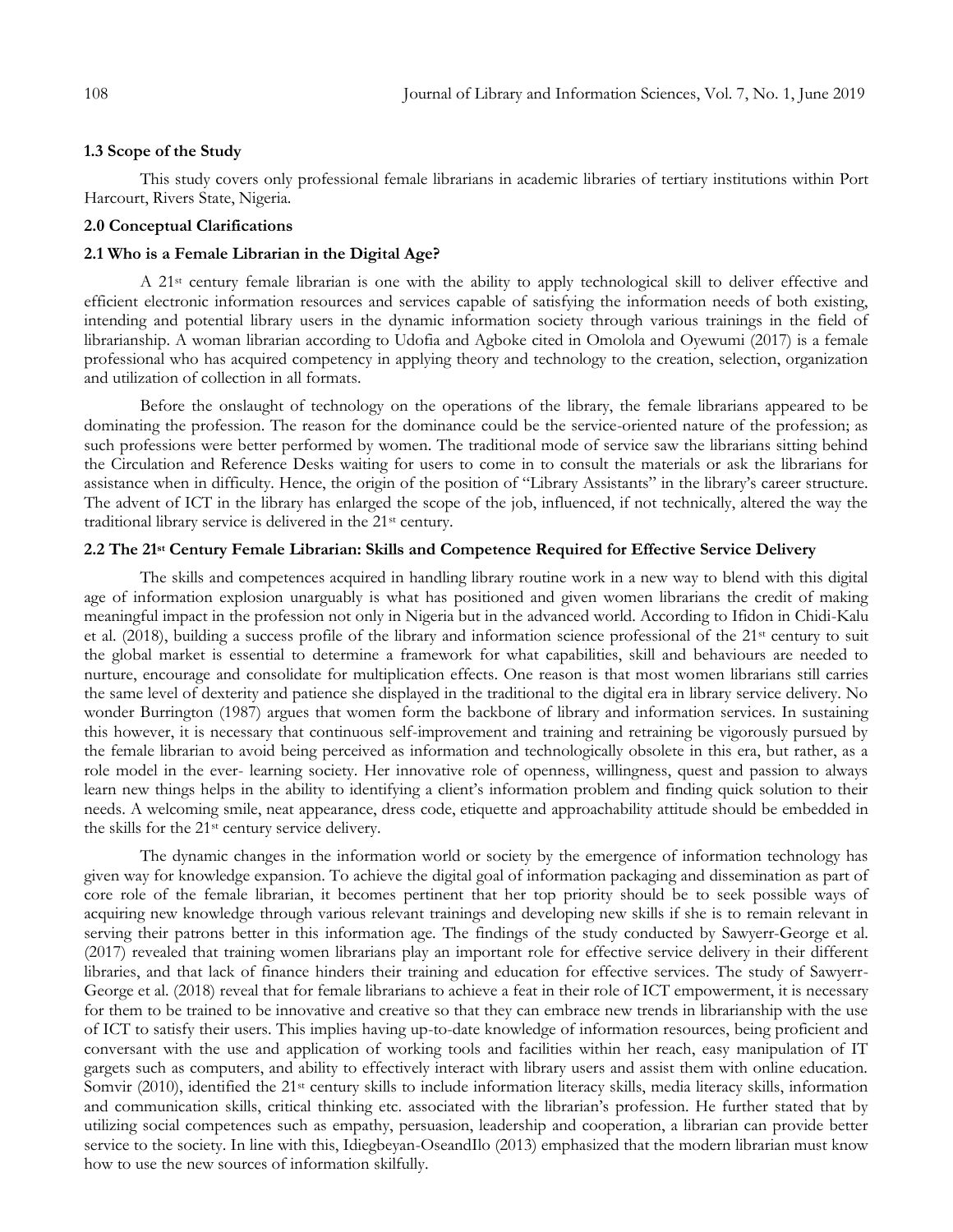He/she must acquire psychological, social and professional capabilities. Librarians in the 21st century should train and retrain themselves and should stop believing that the onus of training falls entirely on their employers. Librarians should constantly update their skills and become multi-skilled to meet up with imminent challenges (Idiegbeyan-Ose&Ilo, 2013; Somvir, 2010).

## **2.3 The Female Librarian and the 21st Century Roles**

Gone are the days that the female librarian is confined to the traditional way of just sitting down in the library and expecting the patrons to visit. In those days, they were engaged mainly, in collecting, arranging and watching over the books. Today the story is different. They have navigated to become digital or cyber friendly librarian, playing vital roles in enhancing and actualizing the library functions. With the Internet, the librarian's job of processing the library materials and providing access has become even greater and more professionally demanding. The internet is regarded as advanced computer-based networking system that allows people exchange information by computer linkage or interconnectivity globally. Gaál et al. (2015) in their research maintained that the internet makes it possible for individuals to connect, collaborate and share knowledge, information, document, photo, video, etc. continuously with anyone in the world.

The new development in information technology has also revolutionized the work of the female librarian. There are now innovative ways both print and digital resources can be stored, accessed, retrieved and disseminated. The way and manner the female creates bibliographic databases, the digital catalogues and the use of barcodes to store books in digital format are achieved as part of the success story of the role of the digital female librarian in this digital era. Binta (2013) is of the view that professional librarians in the global era play vital roles of identifying and evaluating electronic resources so that the library users can have access to various kinds of information in a variety of format via the internet.

The ability to efficiently find, select available information to meet the need of the patrons in the electronic world requires adequate knowledge and understanding of computer and internet, in order to tap into the huge wealth of arrays of information opportunities stored in it. Most users however, may not be aware of this great opportunity and even when are aware may not have adequate knowledge and the understanding on the kind of information they want and their relevance or even how to find, locate and use them, it becomes the role of the female librarian to assist them in overcoming this challenge through various information literacy programmes. In line with this, Haider (2016) states that today, students are tech-savvy, but they don't know how to find required information and they need instruction and guidance. That today's librarian is a digital guide, educating patrons about the use of digital library services and generalized digital literacy, providing virtual service to users, often through library websites. The study of Chidi-Kalu et al. (2018) reveal that women librarians in their role should educate their patrons in such a way that they will know when they need information, identify the kind of information that will address their particular problem, find their needed information resources, evaluate the information resources, organize the information and use the information effectively in addressing their problems. This informs the need for academic libraries to provide the required facilities in response to the supporting role in education and research.

Other roles of the female librarian in the 21st century include the following:

- i. She provides online reference services for research and educational purposes
- ii. Supports in information storage, organization and preservation in all formats for posterity and dissemination to the user.
- iii.Interacts and collaborates with users for knowledge creation, organization and management in the pursuit of excellence in service.
- iv.Today's female librarian has developed strong ICT skills and embraced the spirit of entrepreneurship to cope with the technological advancement. The nature and trend of the profession exposes the female librarians to the quest for lifelong learning.

## **2.4 Challenges encountered by the Female Librarian in the 21st Century Library Service Delivery**

Irrespective of the benefits linked to the emergency of technology in this information and knowledge society, its presence has also opened up new doors that pose a challenge for female librarians on how to remain relevant in the face of meeting up with digital role in most Nigerian academic libraries. Some of these challenges are identified as follows: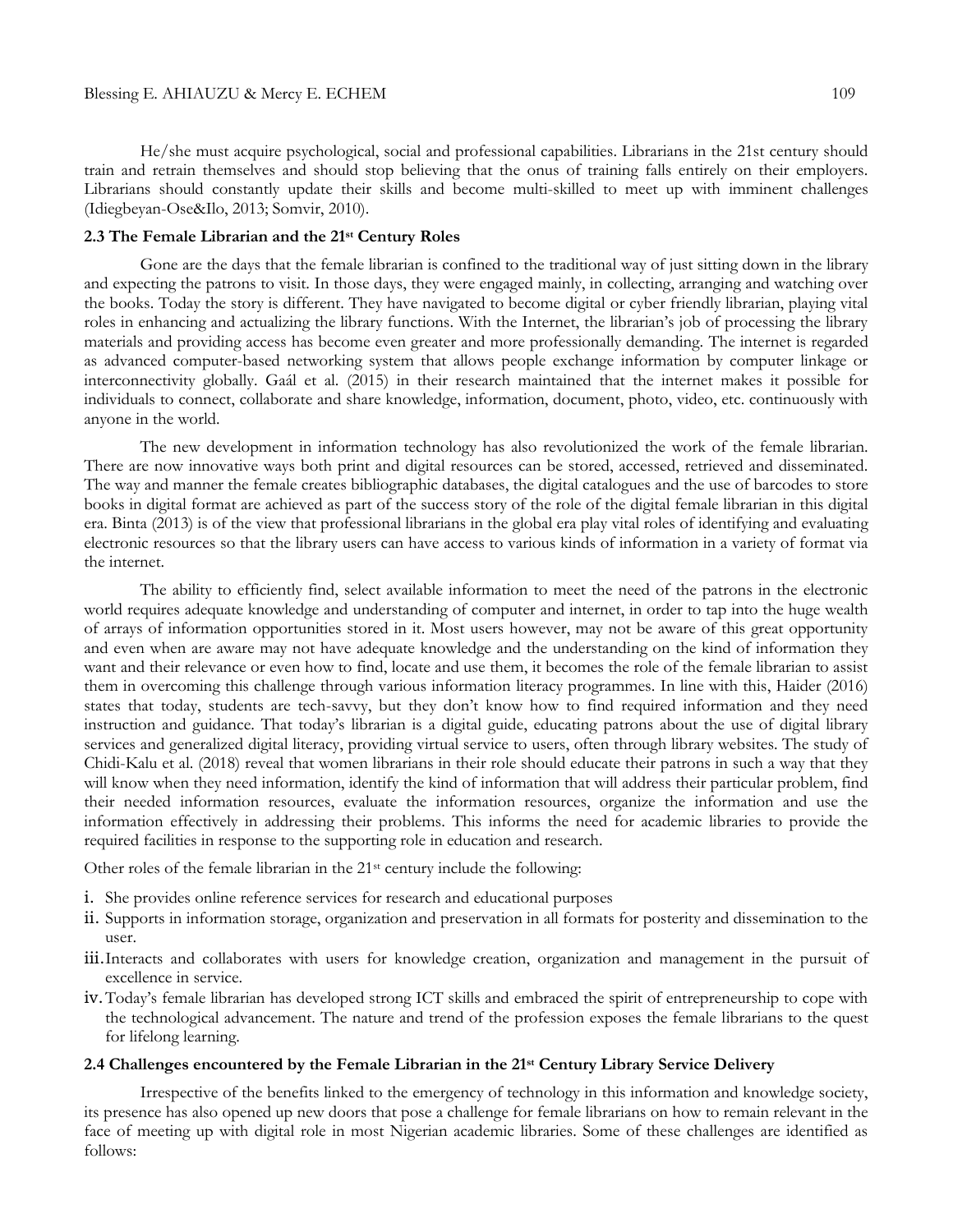- **a. Inadequate facilities and equipment:** Earlier studies (Singh, 2015)have shown thata well-established library is essential in any academic institution for the provision of standard information resources and services. Since the advent of computer and other related gadgets has changed the nature of library operations, latest technologies are needed for effective provision of service delivery to satisfy the diverse information demands of today's user. These technologies in most academic libraries in Nigeria have not been adequate due to poor budgetary allocation. This has posed a challenge to most female librarians as the delivery of the various services in the 21st century depends largely on the availability and adequacy of these gadgets.
- **b. Inadequate technological skill or literacy:** Another challenge faced by most female librarians in delivering effective service in the 21<sup>st</sup> century is inadequate knowledge and skill on the application and use of the computer and related Information Technology (IT). It is embarrassing and abuse to professional ethics to note that some librarians currently are of the habit of asking library users for help to search the internet for them; studies conducted revealed that ICT skills among librarians in Nigeria is very low (Binta, 2013;Ademodi and Adepoju, 2009). This however, does not tell well of the professionalism as claimed by some of them presently.
- **c. Paucity of fund** cost and paucity of fund has been identified as a major set-back associated with the acquisition and provision of up-to-date technological software and hardware by the institutions studied. Even service fee for the maintenance of software license and internet connectivity which are essential for carrying out the 21<sup>st</sup> century role is all capital intensive by nature which are beyond their budgetary allocation. Uzoigwe (2004) observed that sufficient fund is not allocated to library development and where it is allocated, it is not on regular basis and not as at when due. This posed a serious constraint because they constitute a large amount of the working tools needed.
- **d.** Other area of constraints also identified is the absence of reliable power supply. This is observed in most parts of the country and as such affects quite a number of academic libraries and the effective functionality of the facilities. Poor internet connectivity leading to work overload is also an issue, inadequate conducive working environment relevant to carry out their duties in an effective and efficient manner, **i**nability of some female librarians to embrace change suitable for the 21<sup>st</sup> century job is a major weakness; hence, the issue of technophobia, non-practice of professional ethics and code of conduct and many more are contributing factors.

# **2.5 Ways to Overcome the Identified Challenges Faced by the Female Librarian for Service Delivery in the 21st Century**

For a female librarian to remain relevant in the 21st Century, the following has been identified as the way out:

- 1. Hashim and Mokhtar (2012) posits that the 21stcentury librarians must be committed to research and contribution to the profession. She must contribute through writing, editing, referencing and reviewing of books. They must attend conferences and present papers and be involved in teaching. It is therefore necessary that a female librarian should expand her potential by embarking on self-development programmes. A lot of online trainings are available in the field of librarianship; therefore, female librarians should see the need and avail themselves of this opportunity and improve on their skills and knowledge by developing themselves personally with such programmes within and outside. The period of their annual leave could be utilized for such programmes should they be constrained by time.
- 2. The role and duties of the female librarian has undergone some trends as users' needs in the information arena and technology continues to change. The urgent need to enhance and build the capacity of a female librarian through continuous training and retraining suitable for discharging the 21st roles for enhanced service to users cannot be over emphasized. Sawyerr-George et al. (2018) suggested that women librarians should avail themselves for training on the use of ICT and other new technologies which will help them efficiently serve their clienteles. The inherent natural virtues of the female need to be fully harnessed to make the world realize that the whole process of information for a knowledge society without the service of a female librarian especially in academic libraries is incomplete. The female librarian has all the potential to make this happen if given adequate professional training both locally, national and at international levels by the library authorities and even the government.
- 3. No organization thrives in today's competitive world without the application of Information and Communication Technology (ICT) in one way or the other. The job of a female librarian requires provision and availability of adequate technologies and favourable working environment to enable her achieve quality service delivery to users or patrons. Libraries must respond to these needs if she is to achieve the responsibility of proving knowledge real time in the hand of the people.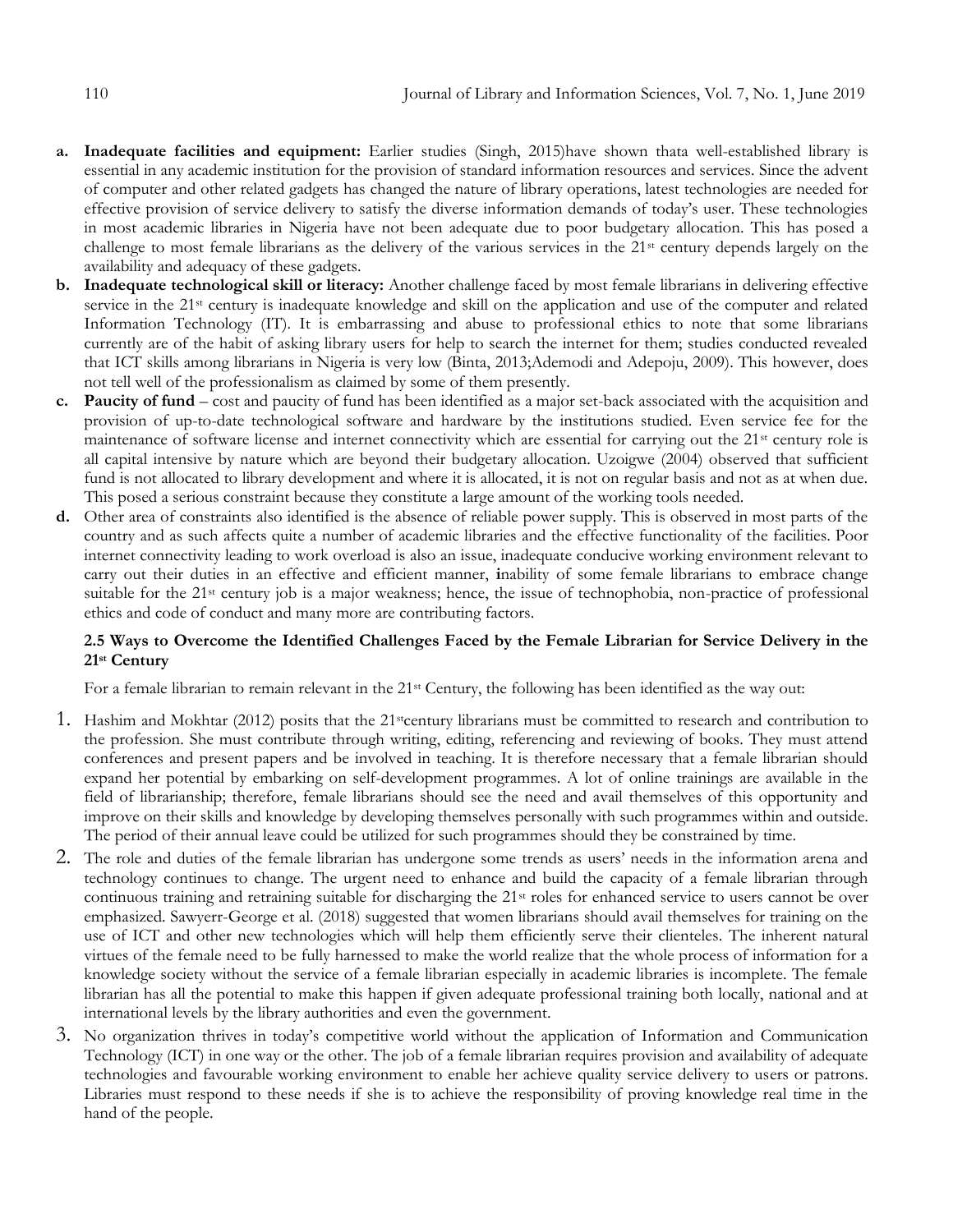- 4. There is no end to learning. It is a continuous process. With librarians functioning as lifelong learner and impacting such on people through information literacy, there is urgent need for the willingness to embrace new ideas and continuously engage in various professional and self-development programmes (seminars, conference, workshops etc.) in order to remain relevant in the global digital knowledge age.
- 5. Due to poor budgetary allocation to academic libraries that cannot cater for all the available and required training needed, the female librarian can explore means of seeking for training sponsorship within and outside the country through collaboration and partnership with other institutions. The outcome of such would go a long way to boost and add to their existing knowledge and skill.

## **3.0 Methodology**

This paper focused on the role of the female librarian as a veritable tool in the  $21<sup>st</sup>$  century academic library service in Nigeria. The aim of this study was to identify the nature of services attended to by the female librarian and the level of competencies and skills needed in library service delivery in Nigeria. Staff of academic libraries in Port Harcourt, Nigeria constituted our target population. The academic libraries in Port Harcourt includes; Rivers State University, University of Port Harcourt, Capt. Elechi Amadi Polytechnic and Ignatius Ajuru University of Education. The female library staff are categorized into academic/professional librarian and non-academic staff. Therefore, the study postulates the following hypotheses;

- Ho1: There is no significant relationship between the nature of services delivery and the female librarian in Rivers State.
- Ho2: There is no significant relationship between the level of skills acquired by female librarian and library service provision.

#### **Methodology**

Primary sourced data was the main data used for the analysis. The data were collated using a 5-point Likert scale questionnaire and administered to a cross-section of library staff of the selected institutions. Random sampling technique was used. The research data was presented in tabular form with the aid of descriptive statistical instruments while the hypotheses were tested with correlation coefficient.

#### **4.0 Results and Discussion of Findings**

On the analysis from data responses on the age of the respondents, it reveals that majority of the respondents 13 (42%) are within the age bracket of 36 to 45. Only 9 (29%) hold a Master's degree in Library and Information Science (MLS); another 15 (48%) are holders of Bachelor's degree in Library and Information Science, while 7 (23%) hold Doctoral Degree in Library and Information Science. Analysis on the years of experience of the respondents reveals that 13 (42%) of the female library staff have considerable years of experience between 5 to 9 years, while 5 staff each constituting 16% of the respondents have between 10 to 14 years and 15 to 19 years of work experience, respectively.

However, the analysis showing responses on the nature of services attended to by the female librarians in Rivers State. From the findings and as indicated in the table 1, it shows that majority of the respondents constituting 21(68%) agreed that the role of female librarians in the 21st century libraries involved the delivery of advisory service to users as well as clienteles effective learning space and creating metadata. Also, 18 (58%) of respondents recognized that the female librarian contributes largely to library advocacy and community service. 20 (65%) of respondents affirmed that these designated staff provide internet service, 16 (52%) strongly agrees that female library staff provides information literacy programme, supporting this stand is another 15 (48%) of respondents that approves same. Another significant number of 19 (61%) respondents added that female library staff provides SDI/CAS service. A pretty 11 (35%) respondents disagreed that these set of staff are capable to provide Corporate Social Responsibility (CSR). On the other hand, 23 (74%) respondents affirmed that female library staff provides virtual reference service.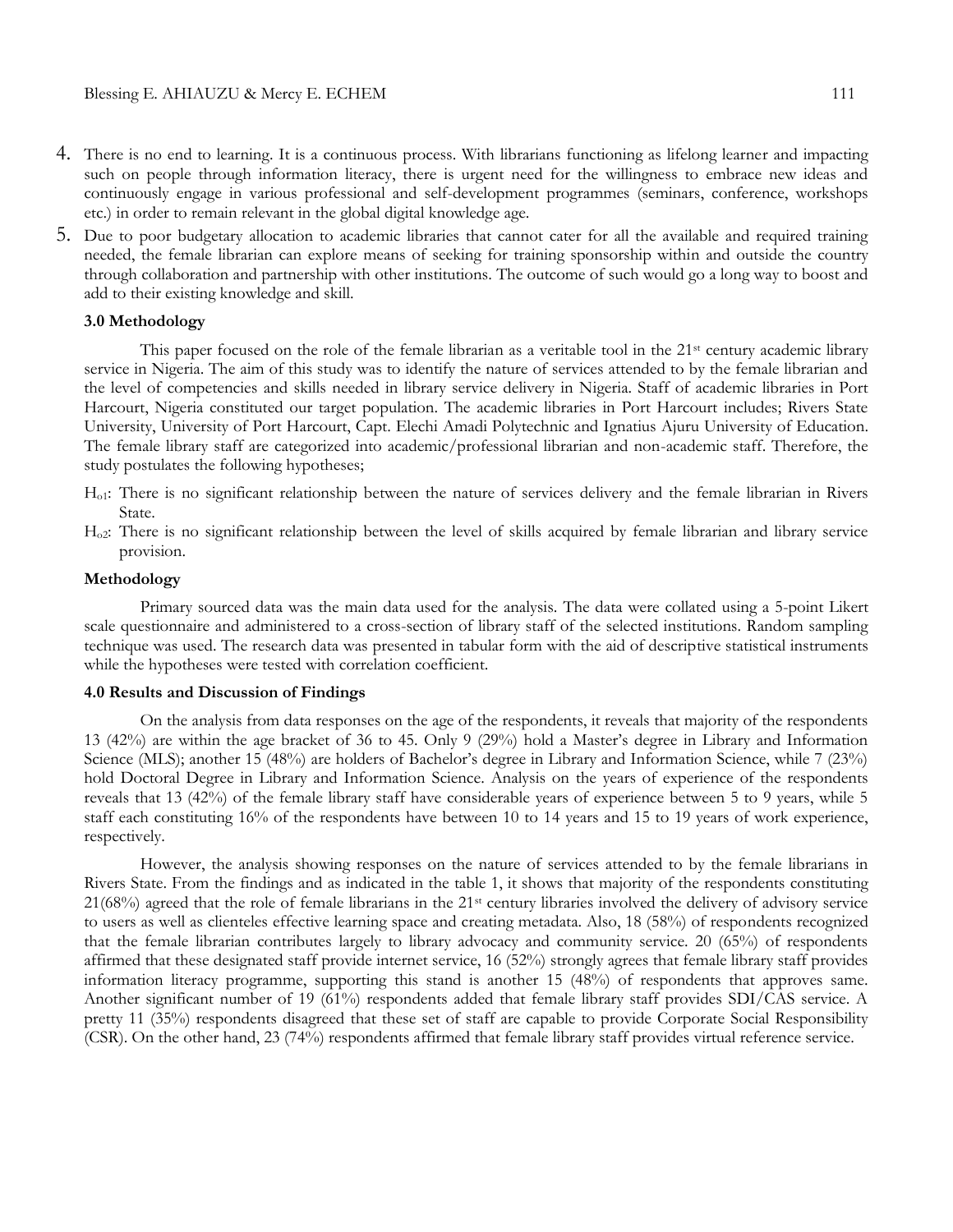| <i>Response</i>           | Number | Percentage |
|---------------------------|--------|------------|
| Strongly Agreed           |        | 29         |
| Agreed                    | 21     | 68         |
| Disagreed                 |        |            |
| <b>Strongly Disagreed</b> |        |            |
| Total                     | 31     |            |

**Table 1: Descriptive statistic on the Advisory Service Role of Female Library staff to Users**

Source: *Field Survey (2019)*

## **Table 2: Descriptive statistic on the Library Advocacy Role of 21st Century Female Librarian**

| Response                  | <b>Number</b> | Percentage |
|---------------------------|---------------|------------|
| <b>Strongly Agreed</b>    | 10            | 32         |
| Agreed                    | 18            | 58         |
| Disagreed                 |               |            |
| <b>Strongly Disagreed</b> |               |            |
| Total                     |               |            |

Source: *Field Survey (2019)*

# **Table 3: Descriptive statistic on the Role of Female Librarian in providing Internet service to Users**

| <i>Response</i>             | Number | Percentage |
|-----------------------------|--------|------------|
| <b>Strongly Agreed</b>      |        | 29         |
| Agreed                      | 20     | 65         |
| Disagreed                   |        |            |
| <b>Strongly Disagreed</b>   |        |            |
| Total                       | 31     |            |
| Source: Field Survey (2019) |        |            |

Source: *Field Survey (2019)*

# **Table 4: Descriptive statistic on the Role of Female Librarian in Providing Information Literacy Programme**

| <i>Response</i>                                                   | Number | Percentage |
|-------------------------------------------------------------------|--------|------------|
| <b>Strongly Agreed</b>                                            | 16     | 52         |
| Agreed                                                            | 15     | 48         |
| Disagreed                                                         |        |            |
| <b>Strongly Disagreed</b>                                         |        |            |
| Total                                                             |        |            |
| $\Gamma$ $\cdot$ $\ell$ $\Gamma$<br>$\curvearrowright$<br>(0.010) |        |            |

Source: *Field Survey (2019)*

# **Table 5: Descriptive statistic on the Role of Female Librarian in providing Corporate Social Responsibility to Users**

| <b>Response</b>           | <b>Number</b> | Percentage |
|---------------------------|---------------|------------|
| <b>Strongly Agreed</b>    |               | 23         |
| Agreed                    | 13            | 42.        |
| Disagreed                 |               | 35         |
| <b>Strongly Disagreed</b> |               |            |
| Total                     |               |            |

Source: *Field Survey (2019)*

# **Table 6: Descriptive statistic on the Role of Female Librarian in Providing SDI/CAS service to Users**

| <i>Response</i>           |    | Number   Percentage |
|---------------------------|----|---------------------|
| <b>Strongly Agreed</b>    |    | 36                  |
| Agreed                    | 19 |                     |
| Disagreed                 |    |                     |
| <b>Strongly Disagreed</b> |    |                     |
| Total                     |    |                     |

Source: *Field Survey (2019)*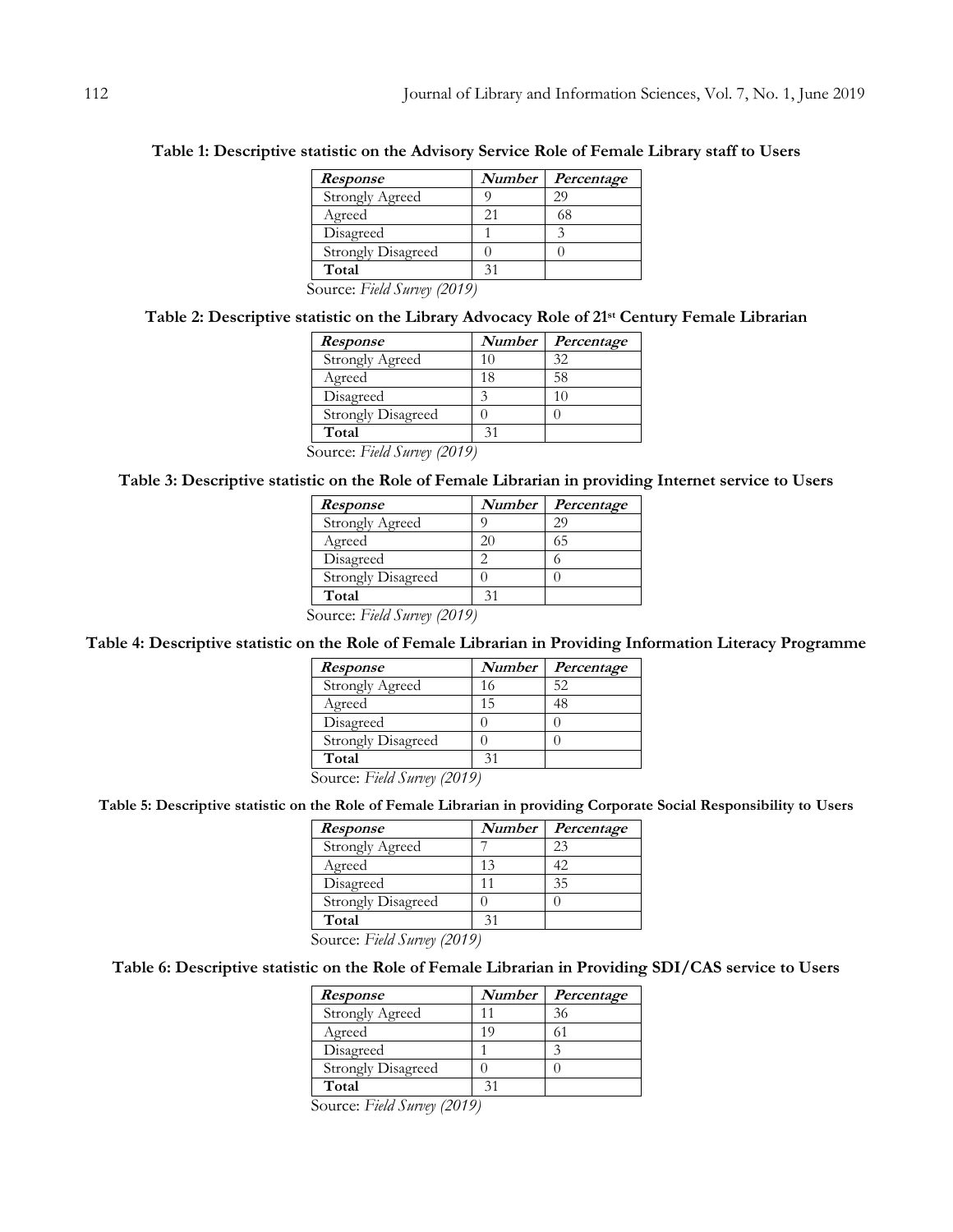| S/A | <b>ITEMS</b>                                                                                                                                               | SА | ΙA | SD |
|-----|------------------------------------------------------------------------------------------------------------------------------------------------------------|----|----|----|
|     | Assist in identifying a client's information problem and finding quick<br>solution to their needs.                                                         | 26 |    |    |
|     | Help to educate library users on the use of internet                                                                                                       | 23 | 17 |    |
|     | Create awareness of available knowledge stored in the library<br>repository through various social media platforms, exhibition and<br>library orientation. | 20 | 11 |    |
|     | Employ information technology for proper library service to patrons 5                                                                                      |    | 25 |    |
|     | Provide electronic access to digital information sources for research<br>purposes to users                                                                 | 12 | 19 |    |
|     | Organize various advocacy programmes for community services to<br>promote information literacy                                                             |    | 20 |    |

**Table 7: The Role of Female Librarian in 21st Century Libraries**

Source: *Field Survey (2019)*

The analysis above reveals majority of the role of female librarians in service delivery in academic libraries in Rivers State. Analysis from the above table reveals that female Librarians play significant role to assist in identifying a Client's information problem and finding quick intervention to their needs. They also help to educate library users on the use of internet. In addition, they create awareness of available knowledge stored in the library repository through social media platforms; exhibition and library orientation. 25 (81%) respondents agreed that female librarian employs Information Technology for proper library service. Considerable evidence from the data reveals that female librarian organizes various advocacy programmes for community services in order to promote information literacy.

| Table 8: Challenges of the Female Librarian in Library Services |  |  |  |
|-----------------------------------------------------------------|--|--|--|
|                                                                 |  |  |  |

| S/A | <b>ITEMS</b>                                                                                                                    | SА | IA. | SD |
|-----|---------------------------------------------------------------------------------------------------------------------------------|----|-----|----|
|     | Lack of personal office computer affects my work speed                                                                          | 18 | 13  |    |
|     | Inadequate funding and sponsorship for continuous national and<br>international professional training                           | 28 | 3   |    |
|     | Inadequate facilities and IT tools in the library to enhance service delivery to<br>lusers                                      | 11 | 16  |    |
| Ι4. | Unreliable electricity in the library affects the internet connectivity which<br>affects the online service delivery to users   | 19 | 11  |    |
| 15. | Lack of time to engage in self-development programmes due to work<br>pressure in the library                                    |    | 123 |    |
|     | Our library does not have a well-equipped standard e-library                                                                    | 10 | 12  |    |
|     | Lack of up-to-date knowledge in handling digital resources in the library<br>Inability to provide the required technology tools | 10 | 18  |    |
|     | Consistent system breakdown and inadequate maintenance                                                                          |    | 19  |    |

Source: *Field Survey (2019)*

The above Table clearly describes the challenges or constraints faced by female librarians in academic libraries in Rivers State in its hierarchical order. This includes;

- i. Inadequate funding for professional training
- ii. Time constraint to engage in self-development
- iii. Unreliable electricity that impinge online service delivery
- iv. Inadequate facilities, especially relating to Information Technology
- v. Under-equipped e-library facilities
- vi. Lack of modern skill on handling digital library resources
- vii.Poor maintenance culture

According to Ramesha and Kumbar (2004), infrastructure facilities of any library play an important role in library service provision. Also, the Information Technology and other modern facilities are required for the efficient and effective functioning of library services.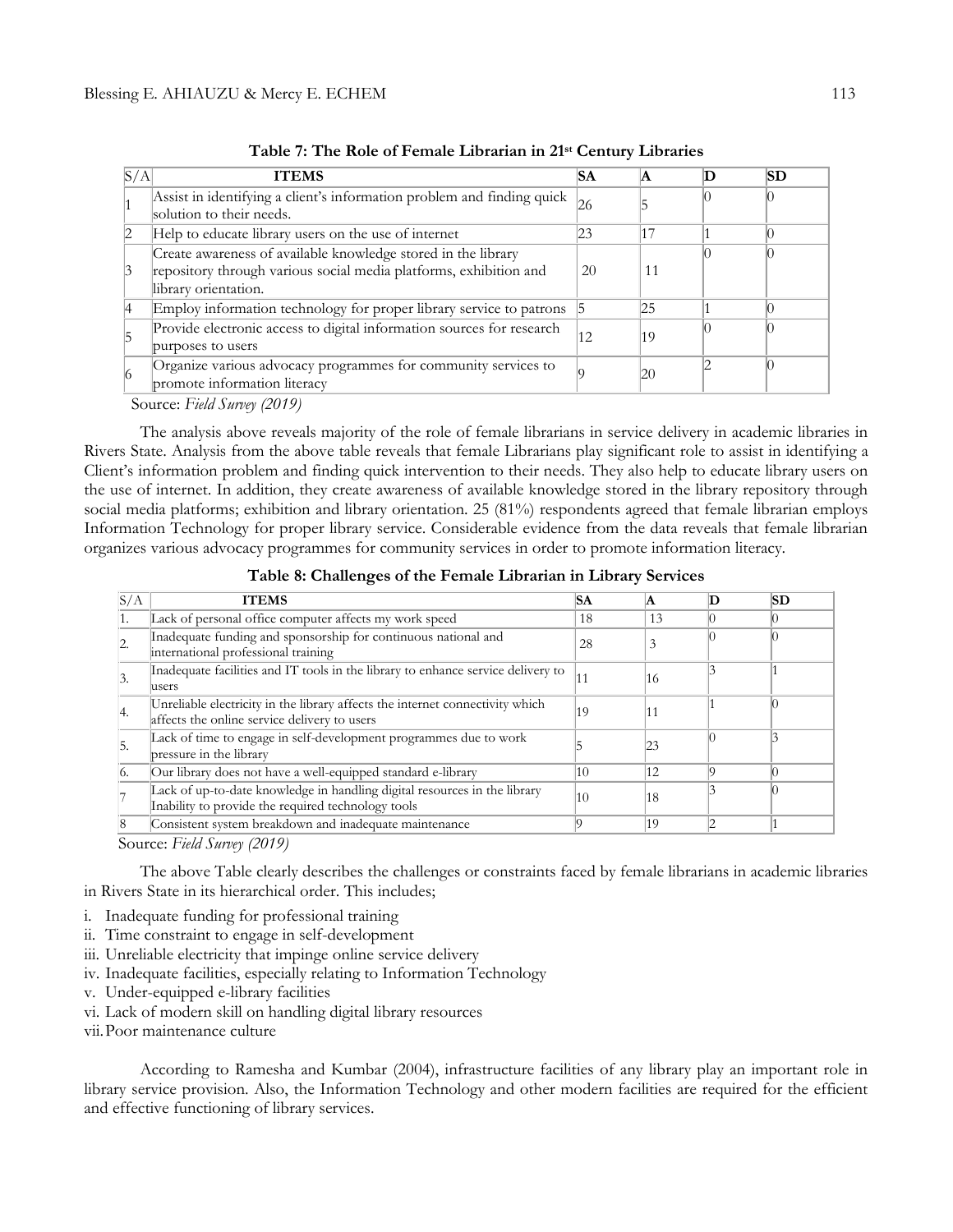## **Table 9: Correlation Coefficient Analysis for the Hypothesis on the nature of Service Delivery and female Librarians in Rivers State**

| Response                                      | <i>Indicator</i>    | <b>Female Librarians</b> |
|-----------------------------------------------|---------------------|--------------------------|
| Nature of service Delivery                    | Pearson Correlation | 0.864                    |
|                                               | p-value             | 0.001                    |
| $\alpha$ $\alpha$ $\alpha$ $\alpha$<br>$\sim$ |                     |                          |

Source: *SPSS Computation*

The coefficient size of the above table 9 reveals evidence of significant and high correlation coefficient of 0.864. The result confirms the significant relationship between the nature of service delivery and the female librarian in Rivers State. This validates that the female librarian in the 21st century has the tendency to contribute meaningfully to the nature of service delivery in Tertiary Institutions library.

## **Table 10: Correlation Coefficient Analysis for the Hypothesis on the level of skills acquired by female librarian and library service provision in academic libraries in Rivers State.**

| <i>Response</i>          | <i>Indicator</i>    | Library service provision |
|--------------------------|---------------------|---------------------------|
| Level of skills acquired | Pearson Correlation | 0.835                     |
|                          | p-value             | 0.001                     |

Source: *SPSS Computation*

From the findings indicated in table 10, it shows that a significant and strong positive relationship exists between the level of skills and competence acquired by female Librarian and the level of library service provision.

### **5.0 Conclusion and Recommendations**

The role and efficiency of female librarians in academic libraries of the 21st century has witnessed a remarkable change in library service provision. As a result, the role of female librarians has gained tremendous recognition. Unfortunately, the effectiveness of the female librarians has not been maximized, because of inadequate funding. The role of female librarian in tertiary institutions cannot be underestimated. These librarians in line with the global equality goal are being given increasing attention in recent years, particularly in the educational system because of growing developments and strategies in library services. The impact of the role of female librarian is demonstrated in the following ways: delivering of advisory service to users, providing clienteles effective learning space, library advocacy and community service; provision of internet service; encourage information literacy programme; provision of corporate social responsibility and virtual reference service. They also assist to educate library users in identifying information problem.

The vast majority of library users in tertiary institutions rely on the resourcefulness and dynamism of the female librarian. However, this research concludes that the main causative factors as to why female librarians are performing below the expectation of the 21st century includes; inadequate funding; unreliable electricity; inadequate office tool; inadequate facilities; poorly equipped e-library; poor implementation and maintenance culture and lack of modern skills. The solution to the problems/challenges of the 21st century female librarian can be realized if managers of academic libraries in Nigerian can provide technologically inclined services. The government has to train or develop the female librarians on the dynamic developments in electronic library system, in order to cope with the information demands of the 21st century. There is also need to overhaul the infrastructural facilities as a means of deriving the efficient and effective library service delivery. On this premise, this study recommends that government as a matter of urgency should assist the female librarians have access to 21<sup>st</sup> century skills and competence in the use of modern technology in the provision of library services. In the light of the above, understanding the challenges faced by female librarian in tertiary institutions of learning will help managers of such institutions library and relevant stakeholders to design programmes that will motivate their contribution and promote female participation in library services.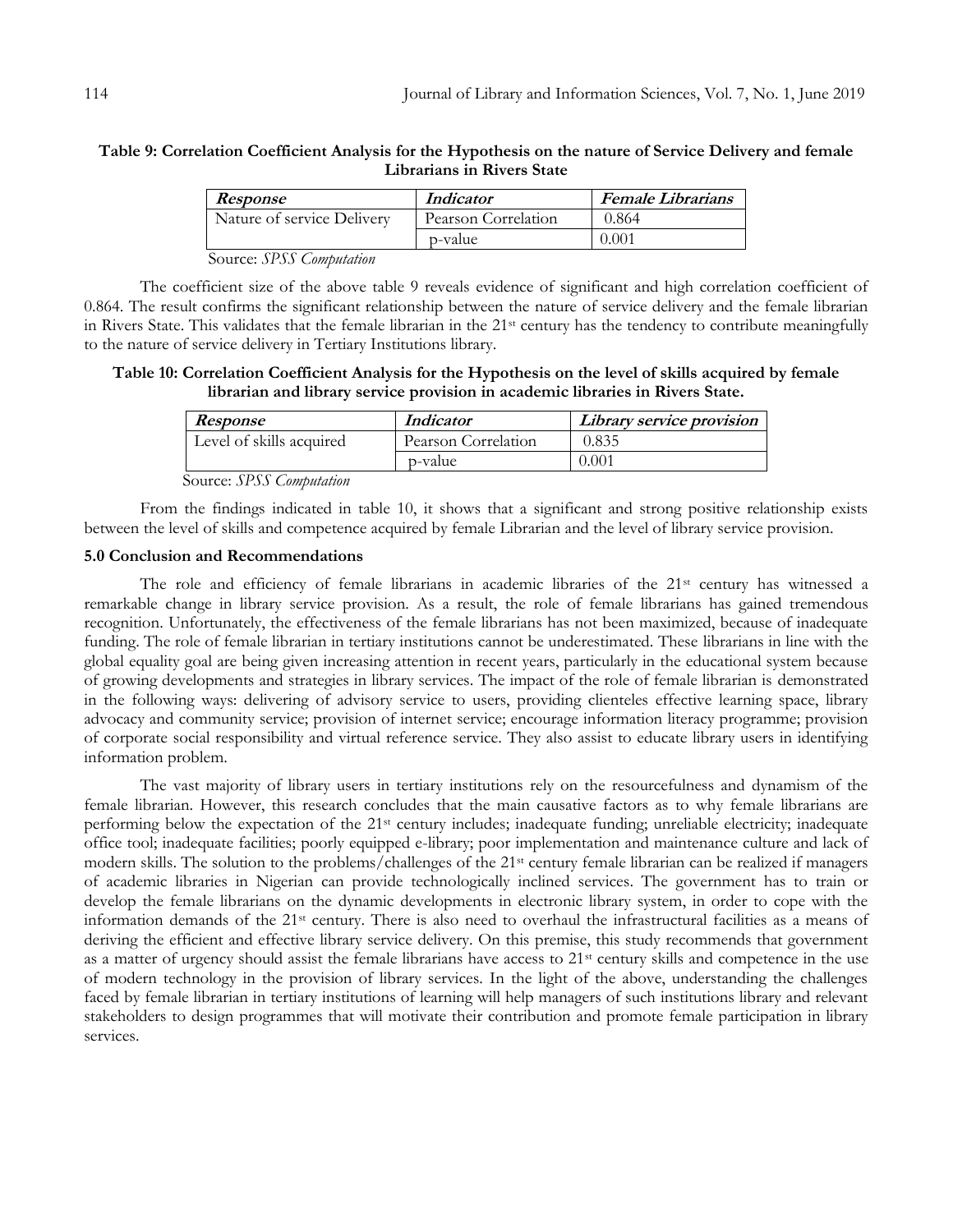#### **References**

- Ademodi, D.T. &Adepoju, E.O. (2009). Computer skill among librarians in academic libraries in Ondo and Ekiti states, Nigeria. *Library Philosophy and Practice (e-journal),*274. Available at: http://digitalcommons.unl.edu/libphilprac/274.
- Binta, U.F. (2013). The role of librarians in the digital and global information networkenvironment: Provision of library and information services to users in the era ofglobalization. Lagos: Waltodanny Visual Concept.
- Burrington, G. (1987). *Equal opportunities in librarianship: Gender and career aspirations.* London: Library Association.
- Chidi-Kalu, E., Abdulrahim, N. &Adepoju, F. (2018). The role of women librarian ininformation literacy in the 21st century: A conceptual perspective. *Journal of Association of Women Librarians in Nigeria*, 1(2), 127-140.
- Gaál, Z., Szabó, L., Obermayer-Kovács, N.&Csepregi, A. (2015). Exploring the role ofsocial media in knowledge sharing.*The Electronic Journal of Knowledge Management,* 13(3), 185-197.
- Haider, S. (2016). Librarianship studies and information technology. Available at: https://www.librarianshipstudies.com/2016/03/librarian.html. (Accessed 28 December 2018).
- Hashim, L. & Mokhtar, W. (2012). Preparing new era librarians and information professionals: Trends and issues. *International Journal of Humanities and Social Sciences,* 2(7), 151-156.
- Idiegbeyan-Ose, J.&Ilo, P. (2013). Libraries and librarians in the 21st Century: A newperspective. *African Journal of Information and Knowledge Management,*1(1), 68-74.
- Odi-Owei, S. (2018). Higher Education in the 21st Century: The Role of Vice-Chancellors*.* Paper presented at the 2018 African Universities WeekCelebrations, held at the Amphitheatre, Rivers State University, Port Harcourt, Nigeria, 12 November, 2018.
- Omolola, I.G.&Oyewumi, G. (2017). Mentoring women in librarianship for career anddevelopment. *Journal of Association of Women Librarians in Nigeria,*1(1), 1-8.
- Ramesha&Kumbar, B.D. (2004). Performance Evaluation of Karnataka State University Library Resources: A Librarians' Approach.*Journal of Educational Media & Library Sciences,*41(3), 299-314.
- Sawyerr-George, O.,Assor, D.E. &Theophilus, N. (2018). The role of female librarians in empowering girls of the 21st century through ICT. *Journal of Association of Women Librarians in Nigeria,*1(2), 1-14.
- Sawyerr-George, O., Bribena, E.&Sawyerr, R.E. (2017). Need for continuous education and training of women librarians for effective service delivery.*Journal of Association of Women Librarians in Nigeria,*1(1), 9-17.
- Singh G (2015)**.** Academic Libraries in Digital Age in Academic Library system andservices. New Delhi: EssEss publications, pp.553-567.
- Somvir (2010). Role of librarians in the 21<sup>st</sup> century. In: Proceedings of 55<sup>th</sup> ILA National Conference onLibrary and Information Science in the Digital Era, Greater Noida, India,January, 21-24.
- Uzoigwe, C.U. (2004). Information technologies in libraries: The Nigerian case. *Coal City Libraries,* 1(1), 28-41.
- **Funding**: This research received no specific grant from any funding agency in the public, commercial, or not-forprofit sectors

## **Declaration of Conflict of Interest**: None

#### **Appendix**

**Hypothesis One:** The Nature of Service Delivery and female Librarian

## **Correlations**

| Correlations                               |                     |                               |                   |  |
|--------------------------------------------|---------------------|-------------------------------|-------------------|--|
|                                            |                     | Nature of Service<br>Delivery | Female Librarians |  |
|                                            | Pearson Correlation |                               | .864              |  |
| Nature of Service Delivery Sig. (2-tailed) |                     |                               | .001              |  |
|                                            |                     | 31                            | 31                |  |
|                                            | Pearson Correlation | .864                          |                   |  |
| Female Librarians                          | Sig. (2-tailed)     | .001                          |                   |  |
|                                            |                     | 31                            |                   |  |